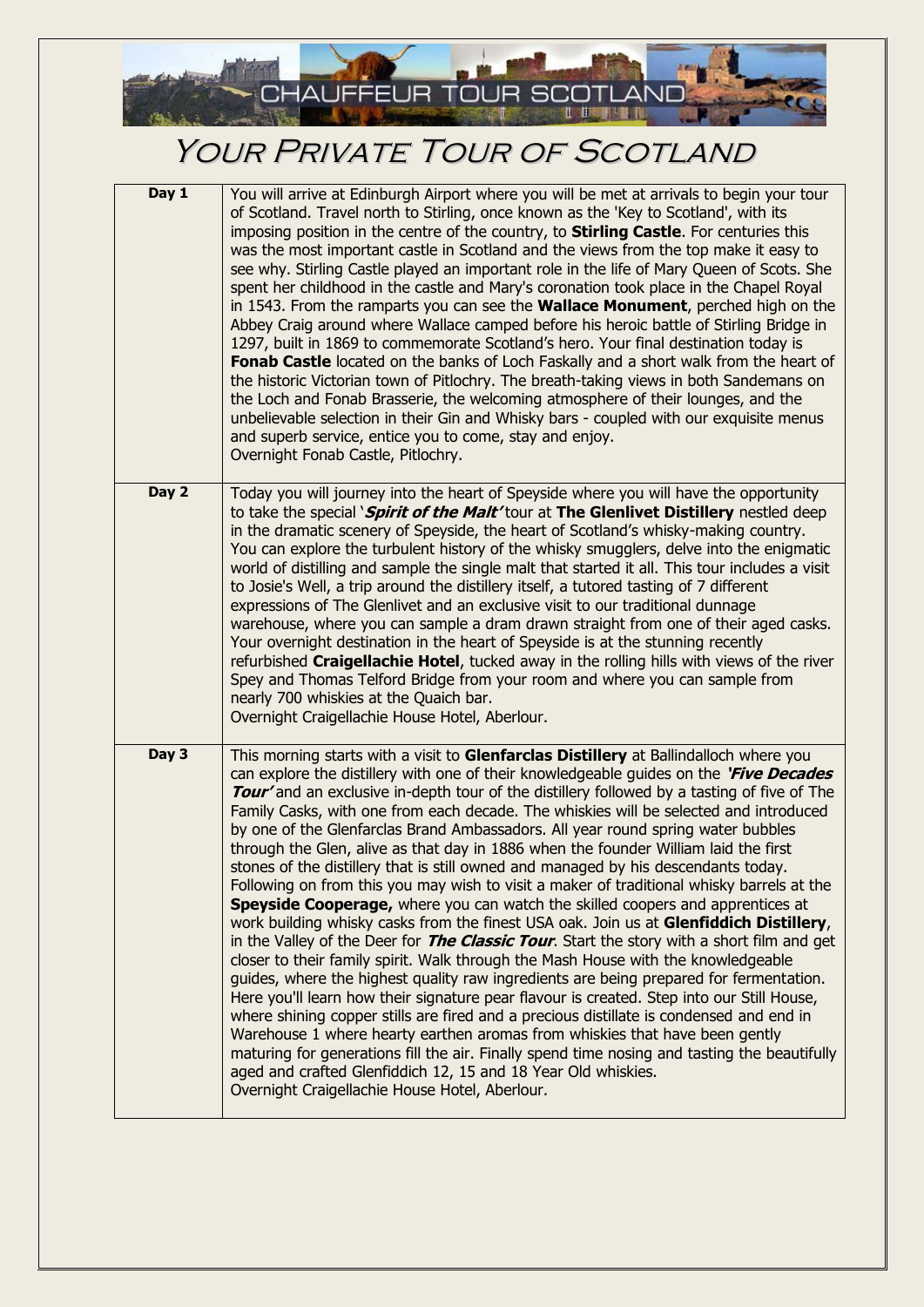

| Day 4 | Travel towards Inverness along the coast to <b>Culloden Battlefield</b> where the last<br>hand-to-hand battle was fought on British soil which takes on a whole new meaning<br>with the opening of an exciting new visitor centre and interactive exhibition. The<br>battlefield itself is now restored to as close as possible that marched on by the two<br>sides on that fateful day. Continue down the north bank of Loch Ness to the Clansman<br>Harbor for a Jacobite Freedom Cruise to enjoy the stunning views of the<br>surrounding mountains from the loch and sail the deepest part using the Jacobite sonar<br>then alight at Urquhart Castle, the site of many battles led by the Clan MacDonald,<br>which stands on a rocky promontory on the north shore with stunning views of the glen<br>and a chance to spot the famous Loch Ness Monster. It has a turbulent history: seized<br>by the English in 1296, sacked in 1545 by MacDonald Lord of the Isles and later left to<br>decay after 1689. You will have the chance to explore for an hour before cruising back<br>up the loch to the Clansman Harbour. Further down the Great Glen arrive at Fort<br><b>Augustus</b> on the southern tip of Loch Ness, stopping to marvel at Thomas Telford's<br>feat of engineering. The flight of 5 locks transport sailing vessels and boats from Loch<br>Ness at the north end into the Caledonian Canal. Just north of the Fort William stop<br>briefly at The Commando Memorial dedicated to the men of the original British<br>Commando Forces raised during World War II. It overlooks the training areas of the<br>Commando Training Depot established in 1942 at Achnacarry Castle. Unveiled in 1952<br>by the Queen Mother, it has become one of Scotland's best-known monuments, both as<br>a war memorial and for its stunning views of Ben Nevis and Aonach Mòr. Travel a short<br>distance to your overnight accommodation your overnight accommodation at<br>Glenspean Lodge Hotel, an attractive country house, majestically situated within 5<br>acres of landscaped gardens and woodland.<br>Overnight Glenspean Lodge, Spean Bridge. |
|-------|-----------------------------------------------------------------------------------------------------------------------------------------------------------------------------------------------------------------------------------------------------------------------------------------------------------------------------------------------------------------------------------------------------------------------------------------------------------------------------------------------------------------------------------------------------------------------------------------------------------------------------------------------------------------------------------------------------------------------------------------------------------------------------------------------------------------------------------------------------------------------------------------------------------------------------------------------------------------------------------------------------------------------------------------------------------------------------------------------------------------------------------------------------------------------------------------------------------------------------------------------------------------------------------------------------------------------------------------------------------------------------------------------------------------------------------------------------------------------------------------------------------------------------------------------------------------------------------------------------------------------------------------------------------------------------------------------------------------------------------------------------------------------------------------------------------------------------------------------------------------------------------------------------------------------------------------------------------------------------------------------------------------------------------------------------------------------------------------------------------------------------------------------------------------|
| Day 5 | Travel through Fort William and over the Ballachulish Bridge to reach the most<br>scenically beautiful of all Highland glens, Glencoe, stopping at the visitors centre to<br>view some of the most spectacular mountain scenery anywhere. This area is steeped in<br>history, and at the Visitors Centre you will hear about the infamous 1692 massacre of<br>Clan MacDonald and see the new exhibition which gives a behind-the-scenes glimpse of<br>Glencoe's starring role in the latest Bond movie Skyfall. Travel down Loch Awe which is<br>host to <b>Kilchurn Castle</b> which has a four-storey tower built in the mid-15th century by<br>Sir Colin Campbell, 1st of Glenorchy. Much enlarged in 1693, it incorporates the first<br>purpose-built barracks in Scotland. The substantial ruins are some of the most<br>picturesque in the country with spectacular views down Loch Awe. Continue to<br>Inveraray, a picturesque small town on the banks of Loch Fyne where you can take a<br>wander around The Edinburgh Woollen Mill for a wonderful selection of traditional<br>and contemporary knitwear, high street fashions and many gifts and souvenirs or<br>browse some of the unique shops situated on the main street, especially the Loch<br>Fyne Whisky Shop where you may even be offered a dram! You may wish to stop at<br><b>Brambles</b> for refreshments and some home baking $-$ they boast they have the best<br>coffee in town then it is south to Kennacraig to catch the ferry across the sea to Port<br>Askaig on Islay. Your overnight accommodation is at The Bridgend Hotel located at<br>the "Heart of Islay". Originally an Inn it was opened around 1849 and nowadays<br>provides the original Islay experience - a warm, friendly and professional service - to all<br>the guests.<br>Overnight Bridgend Hotel, Islay.                                                                                                                                                                                                                                                                                                   |